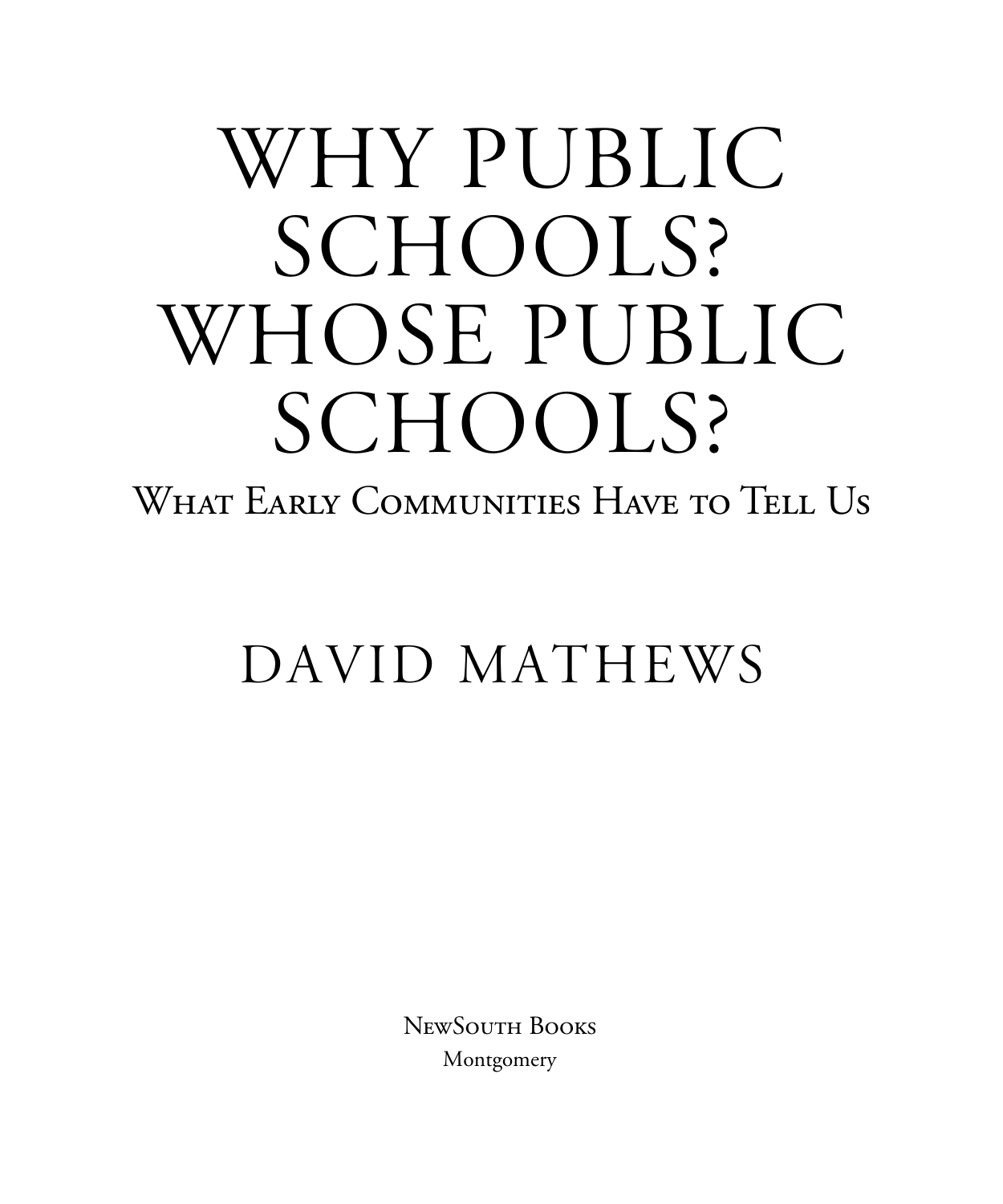NewSouth Books P.O. Box 1588 Montgomery, AL 36102

Copyright © 2002 by David Mathews. All rights reserved under International and Pan-American Copyright Conventions. Published in the United States by NewSouth Books, a division of NewSouth, Inc., Montgomery, Alabama.

Library of Congress Cataloging-in-Publication Data

ISBN 1-58838-110-2

Design by Randall Williams

Printed in the United States of America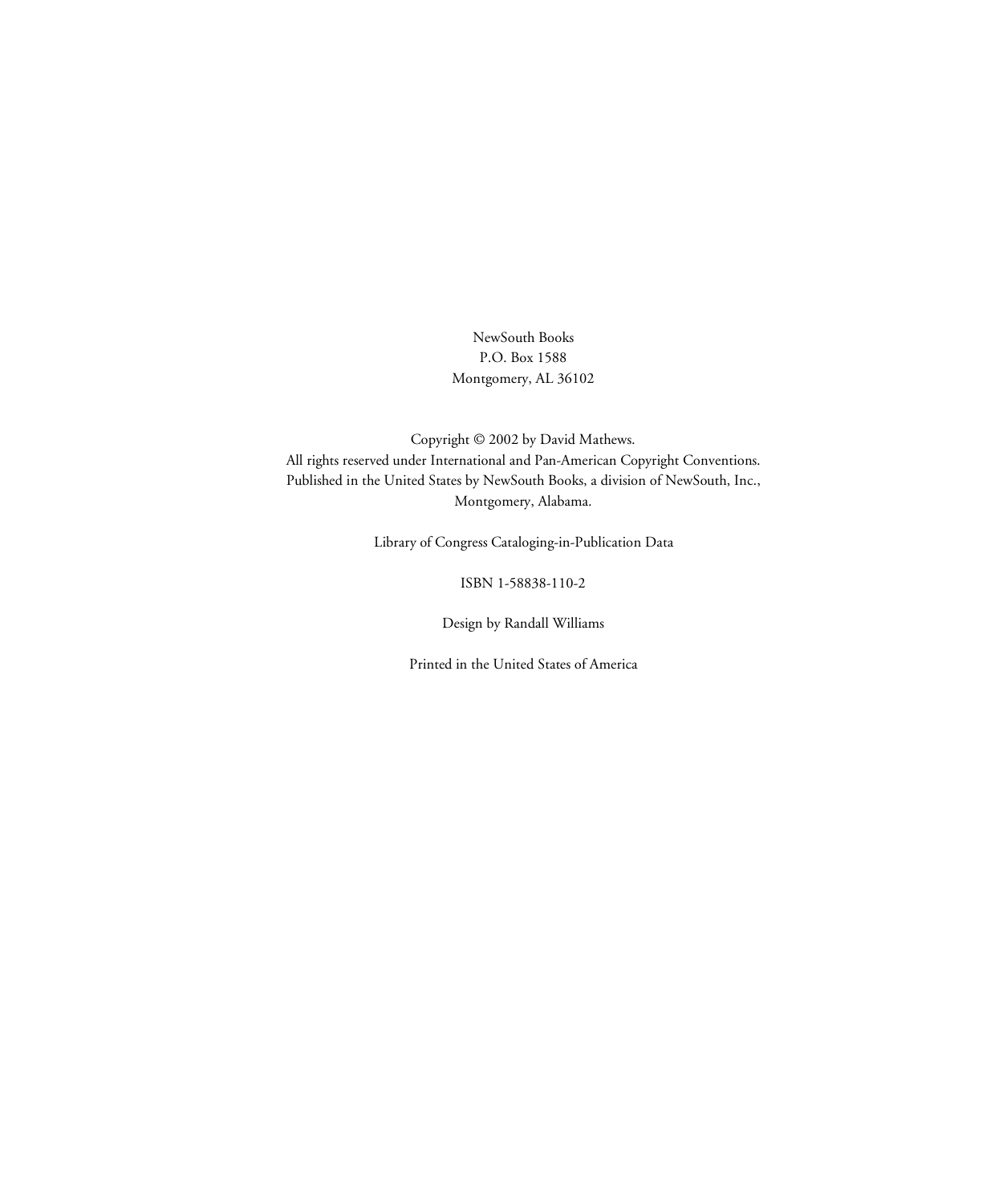# **Introduction**

ESPITE EVIDENCE that parents like their local schools, many Americans are convinced that the public school system is failing in its most basic responsibility—to provide good instruction for all. And that perception is prom ESPITE EVIDENCE that parents like their local schools, many Americans are convinced that the public school system is failing in its most basic responsibility—to provide good instruction for all. And vouchers, changes that some believe are crucial to saving the schools and others worry will undermine public education.

Even worse for the long term, many schools may be losing their ties to a citizenry willing to consider the well-being of common education as a common responsibility. A few years ago, Kettering Foundation research found a number of people who don't equivocate in saying that the public schools are not their schools. Maybe that attitude tells us something about the public as well as the schools. For example, some without children enrolled may argue that schools are the parents' responsibility. Parents, on the other hand, may see the schools as tax-paid utilities, somewhat like the companies that provide gas and electricity. As consumers, their job is to watch educators the way they would watch a cashier counting change. Their children sometimes develop the same attitude and think they should help their parents "keep the teachers in line." This way of thinking reflects people's frustration; it shows the extremes they feel they have to go to in order to influence the schools.<sup>1</sup>

#### **Who Is the Public?**

How did we get to this point? Whose schools are the public schools, and who is ultimately responsible for them? How did we come to have the schools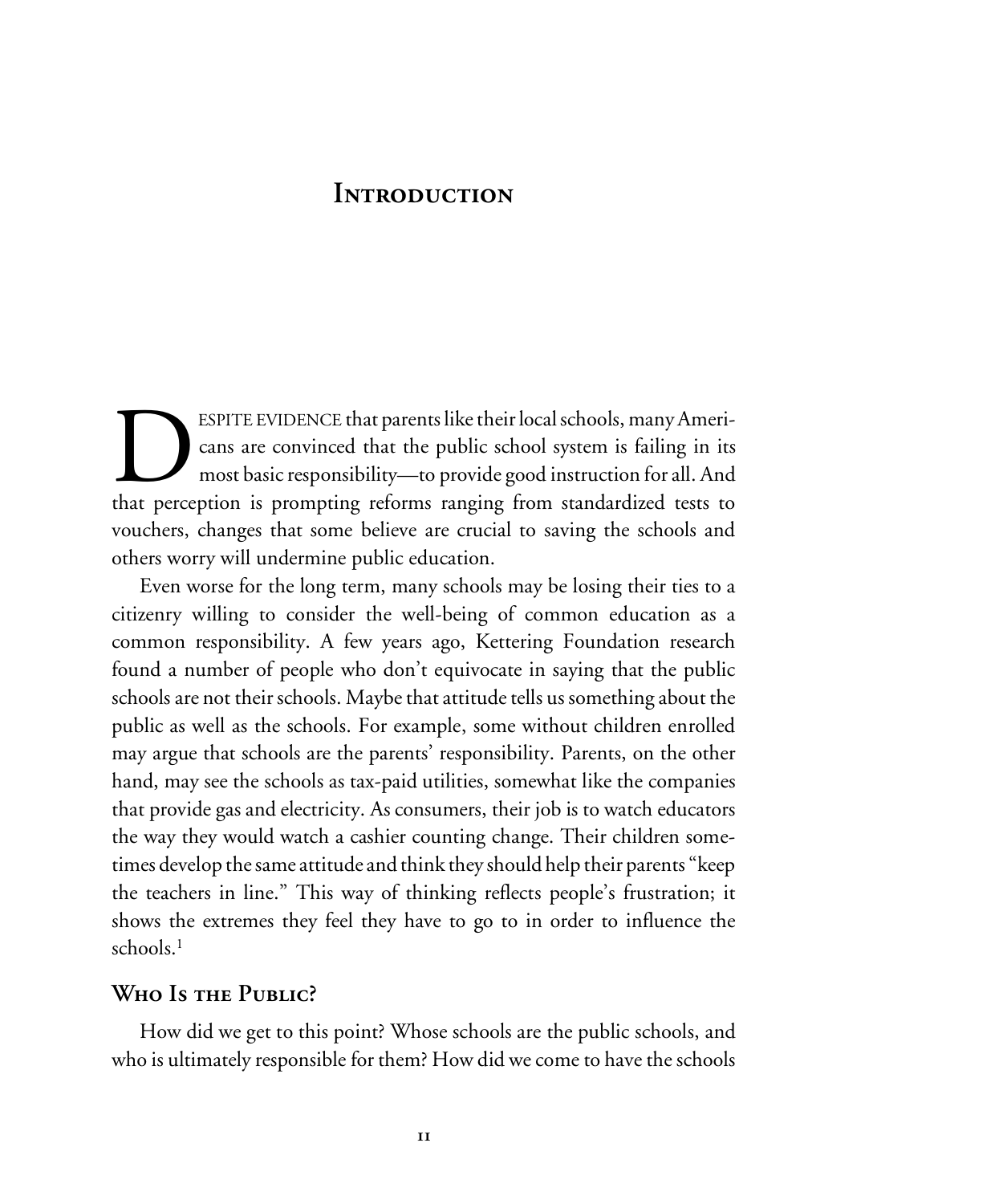we call public and why? No one responds to questions like these without some prior assumptions. Mine are that the public schools are the public's schools and that the public wanted them because it can't do its work effectively without them.

But who or what is "the public"? I'm worried about the partial and limited answers I hear—that the public is just a body of voters or taxpayers. Though important, voting and paying taxes aren't all that it takes to make this country work as it should, and they certainly aren't enough to sustain a system of schools that has to be both open to all and beneficial to all. I worry even more about the tendency to treat the public as merely a body of consumers.

My definition of the public begins with citizens—specifically citizens deciding and acting together to promote their common well-being—people actively exercising these collective capacities. In plain English, our collective capacity is the ability to get things done by joining forces with others. One assumption I *would not* make is that such a public is always out there waiting to be engaged. We have a capacity to be a public but that potential has to be turned into a reality.

What are we capable of when we join forces, and what does it look like when we act together? While there are any number of places to search for illustrations, I decided to study how some of the first schools were established in hopes of finding examples of people exercising their powers as citizens. That is, I looked at the origins of the first schools in order to learn about the characteristics of the first public. Schools have to have places where teachers can teach, so I asked, "Who built the buildings?" Raising a new generation also involves making difficult choices about who should be educated at the expense of the community as well as what level and type of instruction children should have. Who made those decisions, and how? The textbooks students read, even how they were examined, I thought, might say something about what the public was like.

I drew heavily on the grainy details of local history to try to make "acting collectively" less abstract. That's important. Today, people have difficulty imagining themselves in the public, and when the public is invisible to itself, citizens lose faith in their ability to do something about the problems that frustrate them. I also wanted to experiment with taking some notions about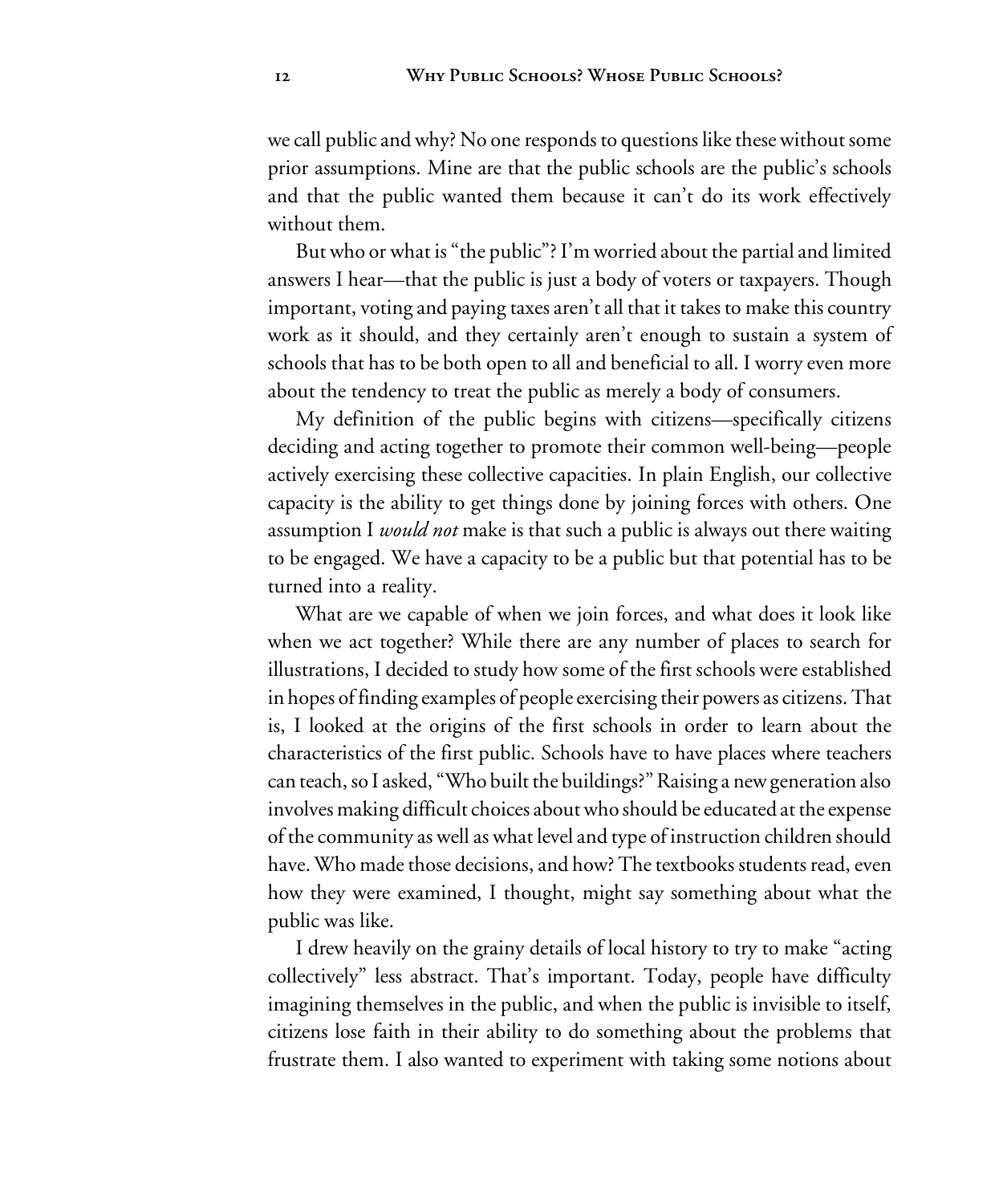the public found in political philosophy and see if I could put a human face on them.<sup>2</sup>

You might think of this book as a travelogue of a search for examples of the historical public in action. I didn't set out to marshal proof that there was indeed a public but rather to use people and events from the past to illustrate the collective capabilities we have as citizens, to show how those were used to provide education, and to describe the kind of relationship between communities and schools that developed as a result. Since the objective wasn't to write a history of either a particular period and place or of schools, I didn't deal extensively with many of the issues of interpretation that properly concern scholars. That said, I did propose a few hypotheses that historians might find interesting to explore, and I left a trail of notes.<sup>3</sup>

### **Stories from Early Alabama**

As a setting for the search, I chose Alabama between the last years of the eighteenth century and the middle of the nineteenth century—concentrating on six counties in the lower southwestern part of the state. I grew up in that area and have been browsing through its history for a long time. Every now and again, I stray over county lines or go beyond the time frame for a particularly good story. Or I use an account of what was happening in the state at large in order to give a sense of what was probably happening in the southwest. Still, most of the stories in the book come from the six counties, especially Mobile, which has the most comprehensive records of its schools. While I had to restrict myself to a specific place and time to keep the search from going on forever, I think that what I found in Alabama could have implications for other states and citizens.<sup>4</sup>

In case you haven't been there, let me introduce southwestern Alabama, an area that is fixed in literature between *To Kill a Mockingbird* and *Forrest Gump*. On a map it extends about a hundred or so miles north of Mobile Bay. The six counties there—Clarke, Mobile, Baldwin, and Washington, along with their neighbors, Choctaw to the west and Monroe to the east—have a distinctive geography and a shared history. These are primarily Piney Woods counties, enriched by the economy and Creole traditions of the Gulf Coast. (Creoles,

S ince some readers may<br>
be interested in local **b**e interested in local **history and others concerned with concepts, I've put additional historical information and more commentary on concepts of the public in side text like this.**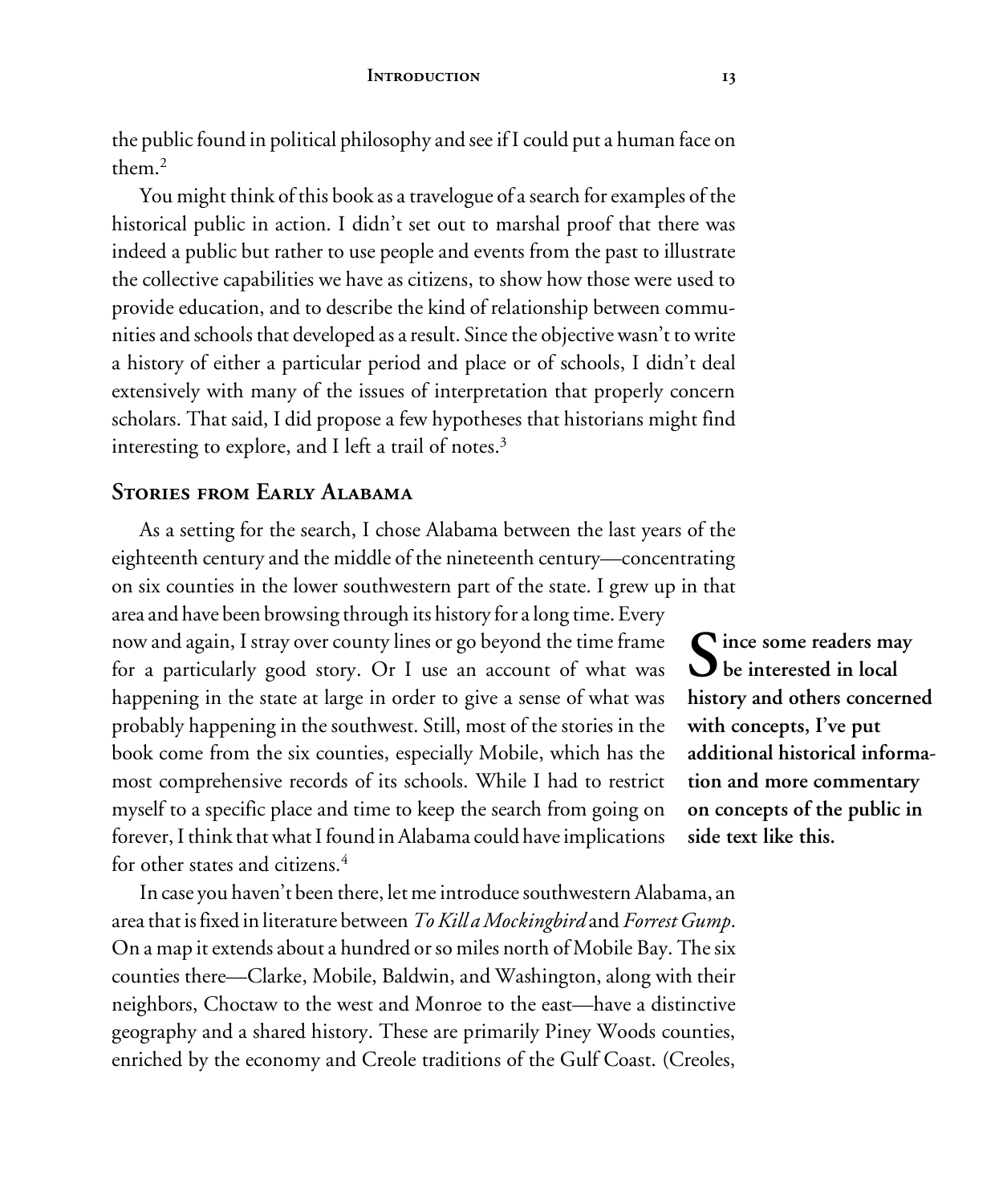Figure Mad<br>
Rorgan (Cotaco) Lauderdale Madison Jackson Leed of **Randorf Ro** Franklin Winston Marion (Hancock) Blount .<br>Cherokee مهاريد.<br>سرچينې Walker Calhoun (Benton) Fayette Jefferson Talladega Randolp Pickens Tuscaloosa Tuscaloosa Shelby (state capital 1826-1846 Talkapoon of **Bibb** Coosa Greene Perry Autauga Macon Russell Dallas Montgomery Lowndes Wilcox Pik .<br>Çlarke Barbour **Butler** Monroe Conecuh Covington Coffee Dale Henry Baldwin Montgomery (state capital 1847-present) eeville<br>Groye Hill<br>(Macon)

*Southwestern Alabama*

both black and white, were descendents of the French and Spanish colonists.) Unlike the Wiregrass area on the eastern border with Georgia, these counties are covered with red clay hills that flow into sandy flats. And they don't enjoy the dark, fertile soil of the Selma Chalk or Black Belt region. The experiences of the people in the southwest have been, to some extent, the experiences that their fragile, sandy loam has brought them.<sup>5</sup>

As most who live there know, the six counties are far from carbon copies of each other. They never were. Mobile has always been different because it has a large city. Monroe, Washington, and Baldwin had the larger plantations; Clarke and Choctaw had more small farms.

Among the most important things the counties have shared are legends of their origins—stories handed down from generation to generation. Even today people look for the lost city of Maubila/Mauvila (various spellings), where Hernando de Soto defeated a large body of Native Americans led by Chief Tuscaluza/Tuscaloosa in

1540. School children learn about battles with the Creek Nation during the War of 1812. Rather than accounts of defeating the British or of the rise of General Andrew Jackson to prominence in national history, these are tales of personal courage and cowardice, of compassion and hatred, of cunning and stupidity. They are morality plays like the story of the runaway slave who gave his name to Hal's Lake, where he founded a community before being cruelly betrayed. The stories—as much as the geography—define southwestern Alabama.<sup>6</sup>

The years before 1860 are ideal for studying the first public and the first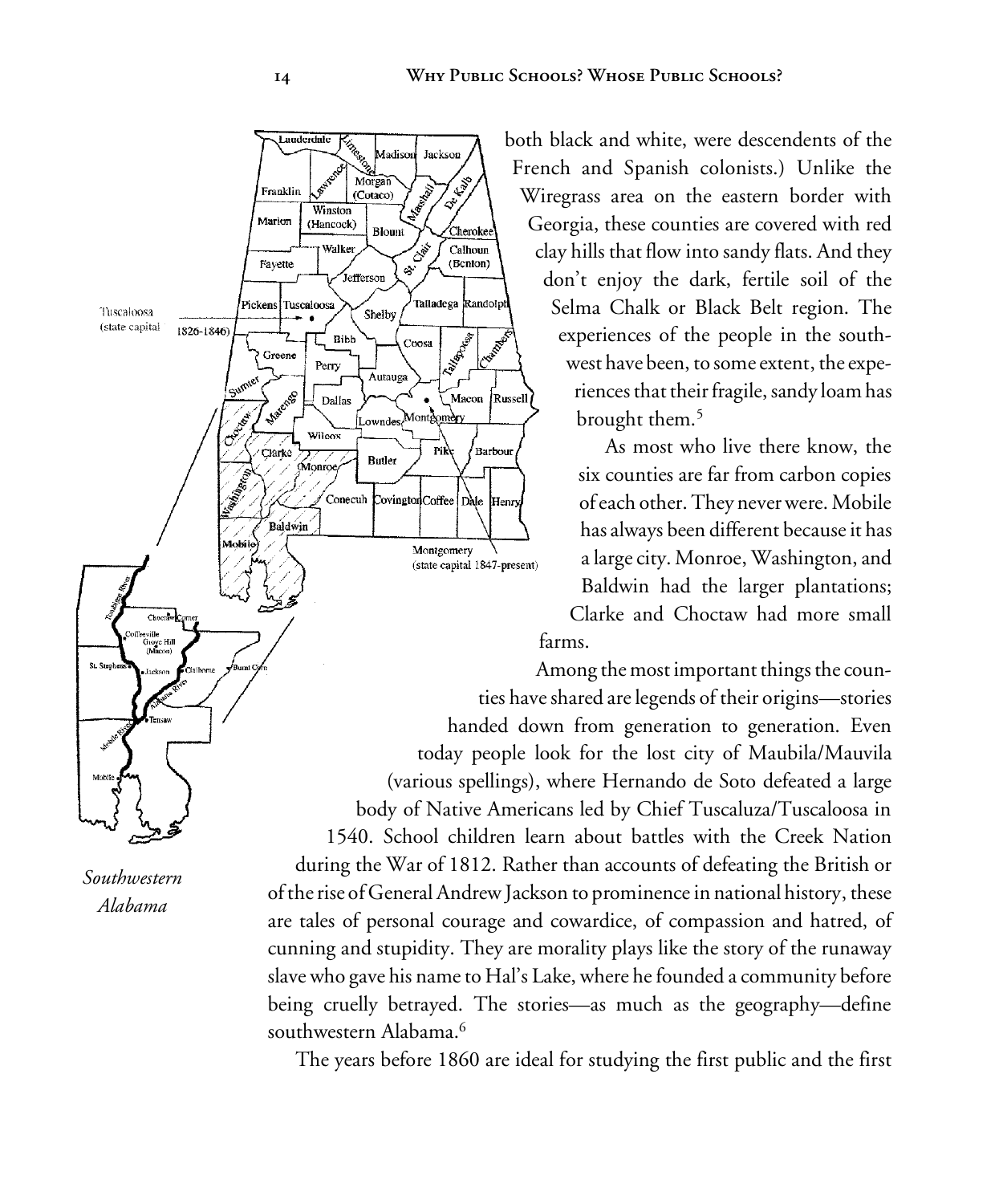schools because the state was just being formed. Most of the southwest was still undeveloped, although European colonization dates back to French settlements in the early 1700s. Squatters began to farm there before the federal government had the legal mechanisms in place for selling land. The law was slow in taking hold, and the first people to arrive weren't always the noblest of God's creatures; crime was widespread. Outside the city of Mobile, most homes were primitive; the dress of the day was rustic. Don't imagine *Gone with the Wind;* the setting was more like a Clint Eastwood western.

Naturally, conditions changed as the decades went by. A territory was becoming a state; settlers were becoming citizens. Self-government took hold and flourished all across the American frontier, Alabama included.

After clearing land and building cabins, settlers turned to what might be called "community-building," which not only involved the physical construction of shops and streets but also the creation of a way of life to reflect the settlers' highest values. That is the reason people built churches and schools and—in case those didn't do the job—courthouses and jails.

Pioneers founded schools almost as soon as they arrived, and the Alabama legislature incorporated them into a state system in 1854. Common schooling was but one of many social movements sweeping the United States in the first half of the nineteenth century. Reformers championed a range of causes, including better treatment of the mentally ill, expanded legal rights for women, fewer saloons for alcoholics and, most controversial of all, the abolition of slavery. This was a time of "freedom's ferment," as Alice Tyler writes in her history.

Twenty years ago, if you had asked me about the public and the early schools, I would probably have said that I hadn't given them much thought. Reading the first histories of American education, which concentrate on the school laws, gave me the impression that state assemblies, inspired by great educators like Horace Mann of Massachusetts, created the public schools. But a serious problem with this interpretation is that most of these schools were *already* operating *before* the legislatures acted. So if not the legislators, who saw to it that future generations had access to instruction?

In southwestern Alabama, I found citizens in community after community who spurred other citizens to build, finance, staff, and operate many of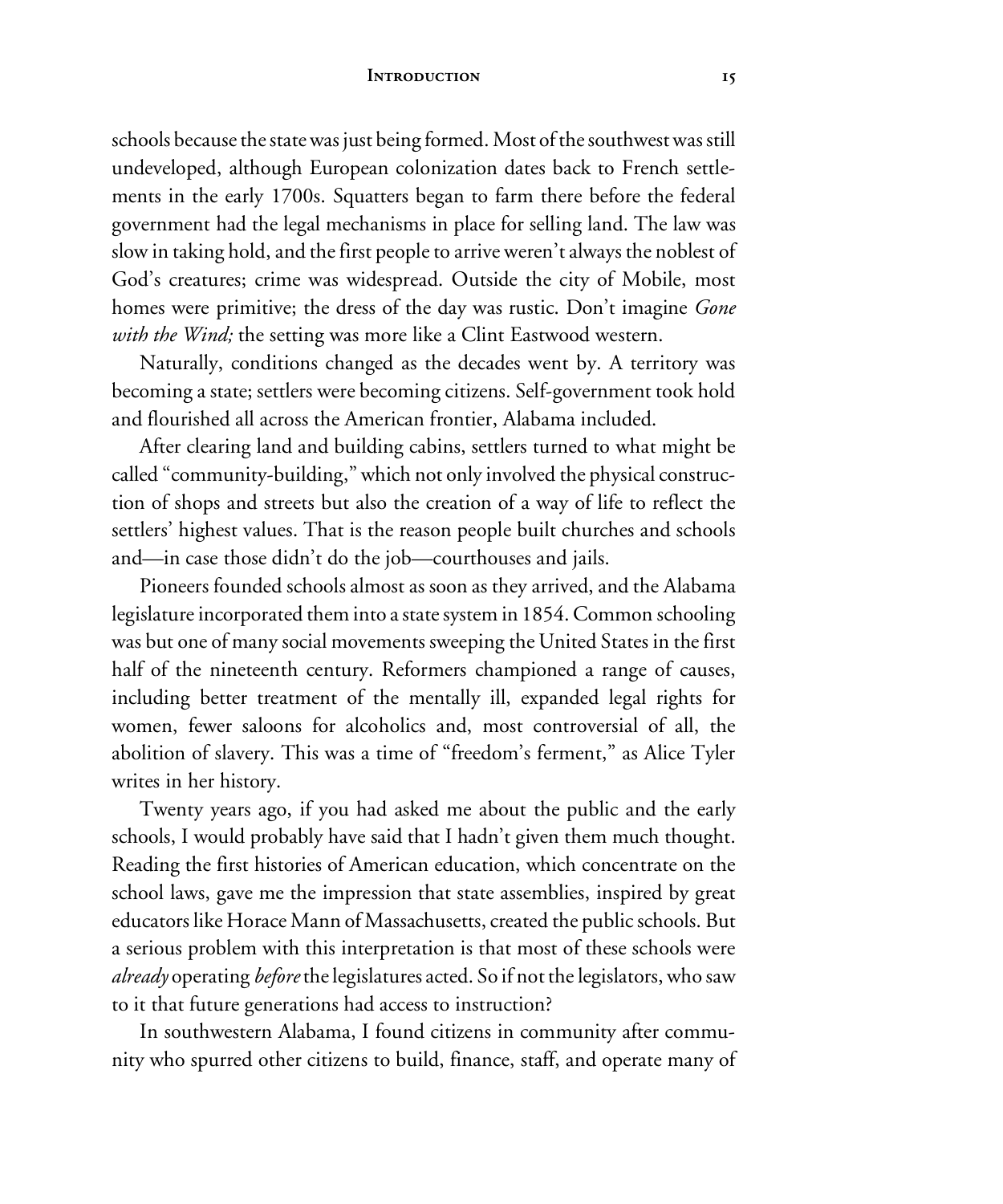the first schools, which were public in the sense that the public created them for public purposes. While legislators justified their laws on education with the most compelling rhetoric since the Revolution (stirring words about the need for a general diffusion of knowledge to complete the great work of independence), communities had more immediate and practical reasons.

**Y** ou will notice that people in the nineteenth century<br>had a number of ways of describing the schools that **had a number of ways of describing the schools that served their communities—so many that I don't think anyone could say categorically what made a school public. Schools and education were called "common," "popular," "universal," and "free," as well as "public." These were usually different names for the same institutions; each adjective emphasized a particular characteristic. When schools were called "free," it typically meant that they didn't charge tuition, that they waived it in some cases, or that the intent was to lower fees gradually until they disappeared. (Those unable to pay were assisted with various kinds of scholarships.) In other cases, "free" referred to schools** *exclusively* **for the poor. Adjectives like "universal" suggested an education that was "available to everyone," reflecting egalitarian notions that all citizens should have access to instruction and that resources should be distributed fairly. "Common" or "popular" might have meant "for the common people," and "common" was sometimes a code word for the conviction that cities or counties needed a common culture and that schools were to promote good relationships among different economic classes.**

They needed schools for their survival, and their schools needed them. Community expectations gave schools what amounted to a "charter" with a number of mandates to carry out (in conjunction with other educating institutions like families).

Although I find the nineteenth century helpful in understanding the public, some may not think it relevant because it was a long time ago and conditions were different. While the point is well taken, I believe the differences between then and now, as well as some similarities, put today's educational issues in a context that provides us with an expanded perspective on our potential as citizens.

I don't mean to imply that antebellum Alabamians created a golden age of education. They would be the last to say that. Despite their best efforts, the results

were disappointing. Although not that different from other frontier states, nearly half of Alabama's white children weren't in classes. Worse, illiteracy among slaves was estimated at 95 percent, even though free blacks had literacy rates equal to or slightly higher than whites.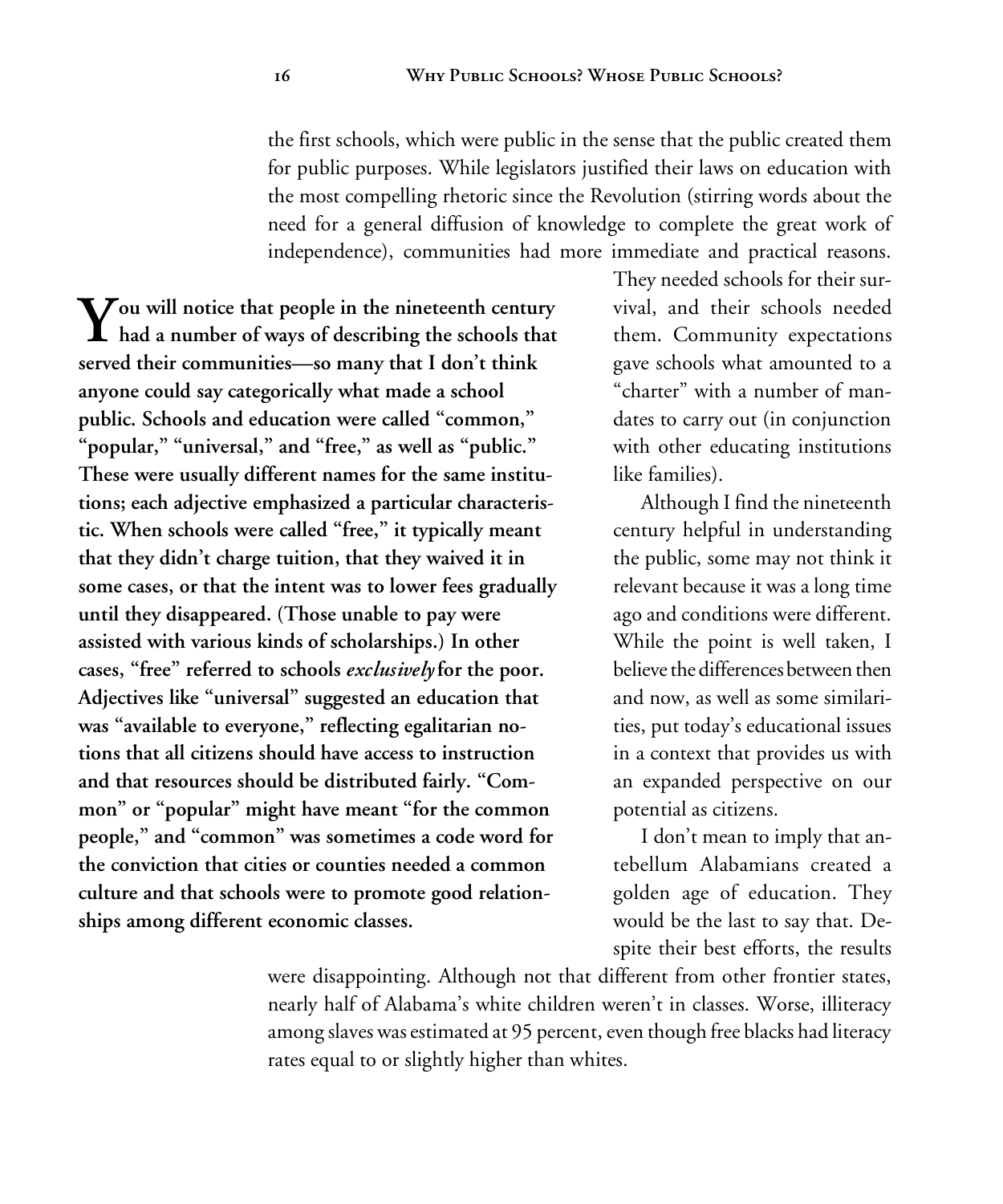While circumstances are quite different today, experiences from the formative years of public education speak to many of the issues we worry about now. Take local control, which is now called "home rule." In the beginning, control was almost exclusively local; most schools had their own trustees, usually at least three. (Significantly, the combined membership of all of these boards resulted in a much larger percentage of citizens directly connected to public education than is the case these days.) Yet if local control didn't mean public or community control, it could be unacceptable. In Mobile, citizens overthrew a self-perpetuating school board because they didn't think it represented the community. A collection of able people, even with a progressive plan, didn't necessarily make for a good board—certainly not for a public one. Today, when some argue that local trustees have outlived their usefulness, the experiences of the first boards are highly relevant.<sup>7</sup>

Public control may also have been at issue in an experiment with what we now call faith-based organizations. Sound policy or not, having churches take on public responsibilities is nothing new. Alabama churches once received tax funds to operate nonsectarian public schools. Although it was a short-lived experiment, why it ended is instructive. (More about that later.)

Accountability is another issue that has been around since the 1800s. People in those days, as now, wanted to know what was going on in the classroom and whether students were getting a good education. Nineteenthcentury teachers had the equivalent of a standardized test, an exercise in which pupils repeated back, word for word, what was in the textbook. Teachers were the judges of good instruction. But I also found examples of a more open form of examining students through public demonstrations of their abilities. Communities could see firsthand how their schools were doing and judge for themselves.

Differences between then and now can be as revealing as similarities. For instance, few communities today have the same relationship with their schools that they originally had. State and federal governments now play a much larger role. Why the change? Was it some failure of the communities or did other considerations promote this centralization? For instance, conventional wisdom holds that local control is the mortal enemy of equity. Was it? Or, perhaps local officials were "soft" on the need for excellence in education?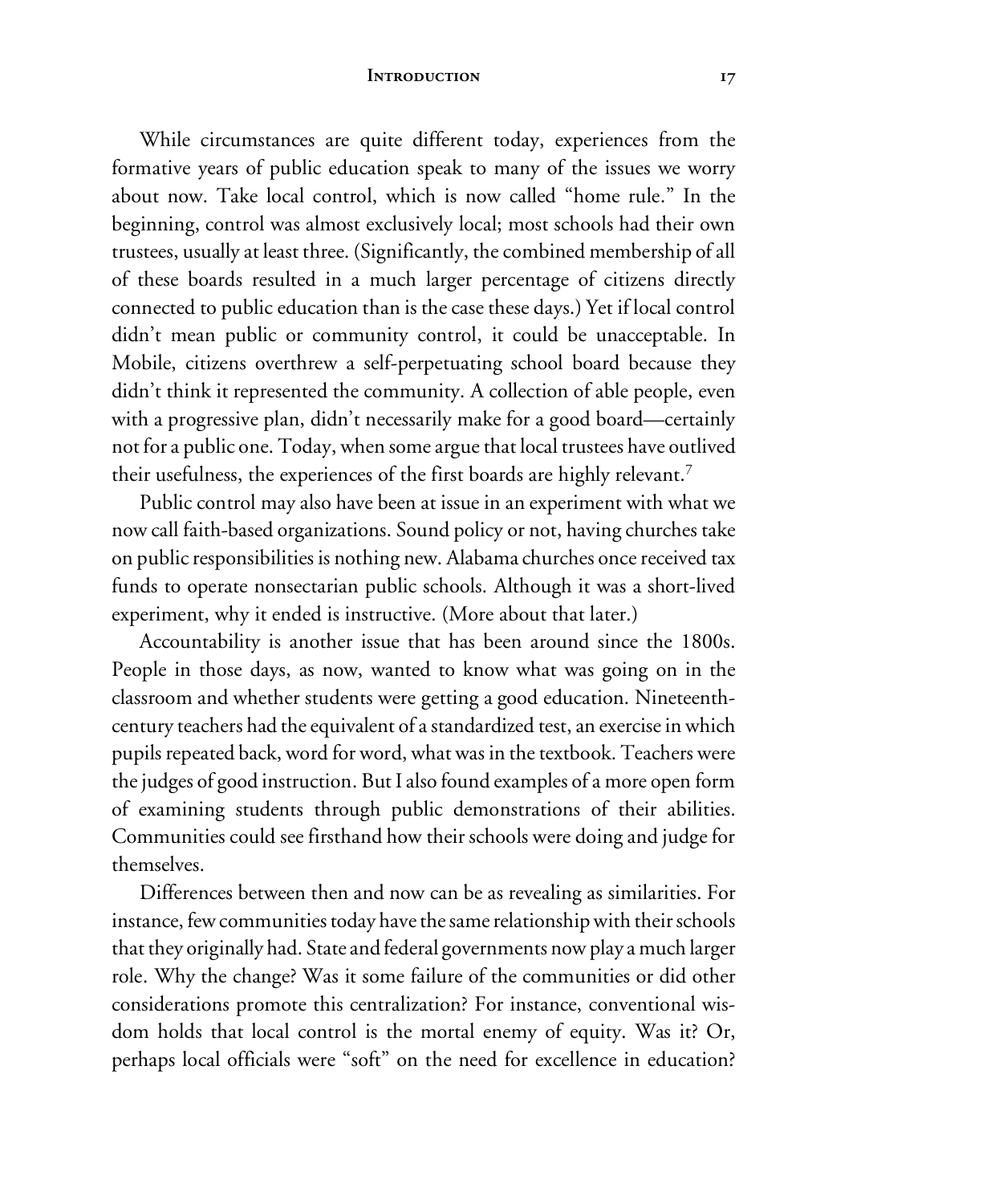Were they? Did instruction have to become professionalized in order to be good?

Another striking difference is the absence of an educational bureaucracy. The first schools were freestanding institutions directed by the citizens of a community. Today, everyone—parents, students, teachers, school board members, would-be reformers, even bureaucrats—complains about bureaucratic control, which seems to be spreading faster than kudzu. Regulations of every kind and from every source combine to entangle schools. Individual rules may be reasonable, and yet when added



together, they often immobilize, frustrate, and inhibit. This trend isn't a product of modern society; it dates back to at least the mid-1800s, when the public's schools were absorbed into state systems designed to produce what reformers called a "public school." State officials reor-

> dered instruction and management to conform to supposedly infallible scientific principles.

Hard as it may be to believe, bureaucratic centralization was once a reform. Notwithstanding recent "site-based management" efforts to give schools more control, we have long been consolidating authority on the assumption that it would improve the quality of instruction. Still, Americans today aren't convinced that public education is what it should be or that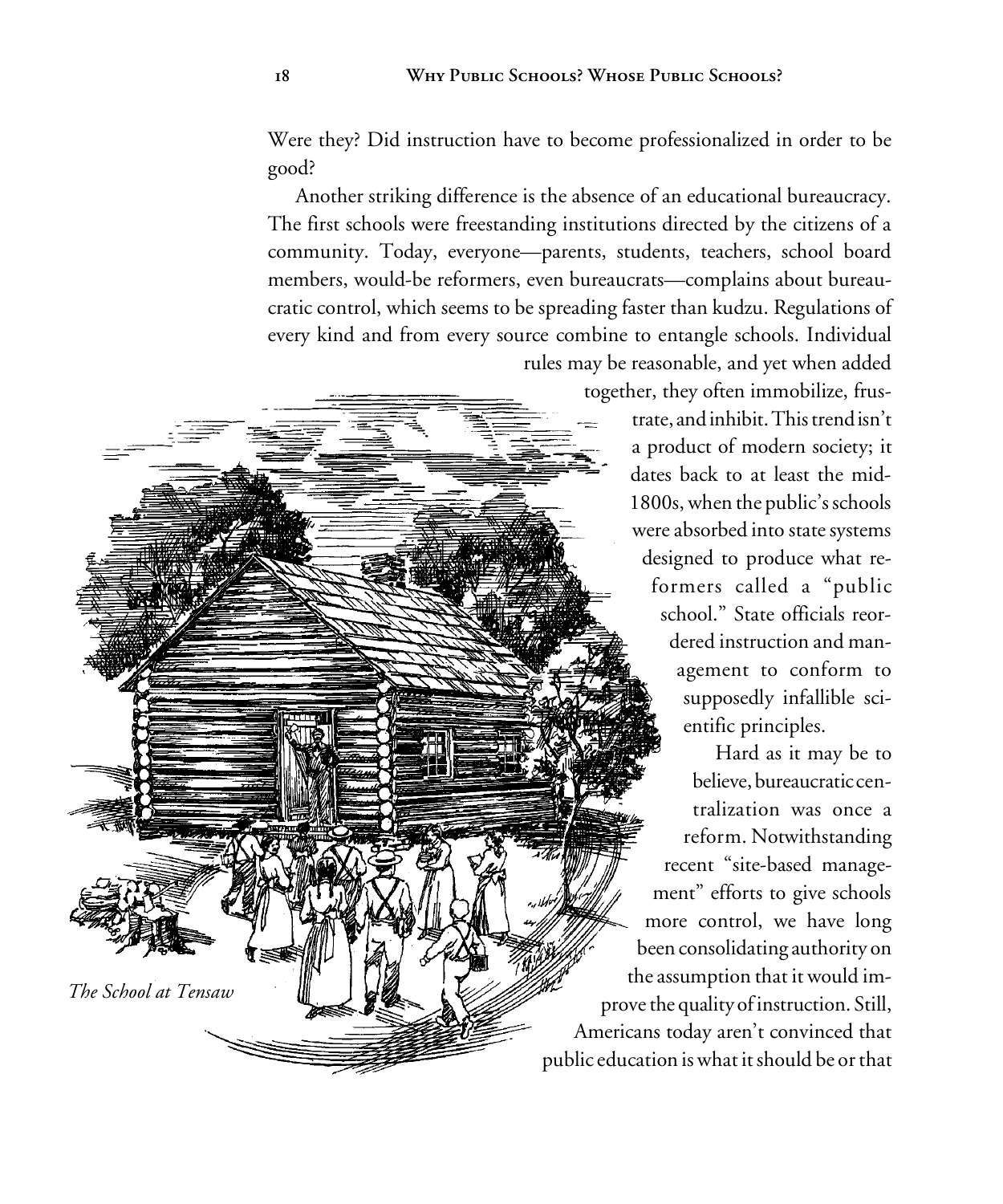they have the means to correct what needs correcting. One of the questions raised in this book is whether quality might have something to do with the relationship between communities and their schools.

This study looks into the beginnings of school administration and, particularly, the relationship of the first administrators to the public. It's an important chapter because the people's ability to act together effectively is often challenged by forces from outside their communities. When that happens, as it did in Alabama, it has to be included in the illustrations of the experiences of the public.

The 1850s saw tremendous growth in the number of classrooms and students as a result of community initiatives. Yet the decade also marks the beginning of the eclipse of the community as the leading force in education. In the name of excellence, reform-minded educators made changes that had a host of unintended consequences, which still affect us. Citizens and the schools began to drift apart as the public's role in education diminished.

The stories in this book begin in 1799. That was the year when the boundary with Spain was located, showing that most of the southwest belonged to the United States. The history of Alabama schools dates back to that same year, when John Pierce opened what appears to have been the state's first American school on Lake Tensaw, or Boatyard Lake, which is just off the Alabama River.

The year 1799 might have been to Alabama education what 1776 is to American independence—a time of celebration and reflection. Sad to say, the two hundredth anniversary passed without being recognized. The fact that it went unnoticed suggests something about how schools today understand the public—and how the public has come to understand its relationship to the schools.